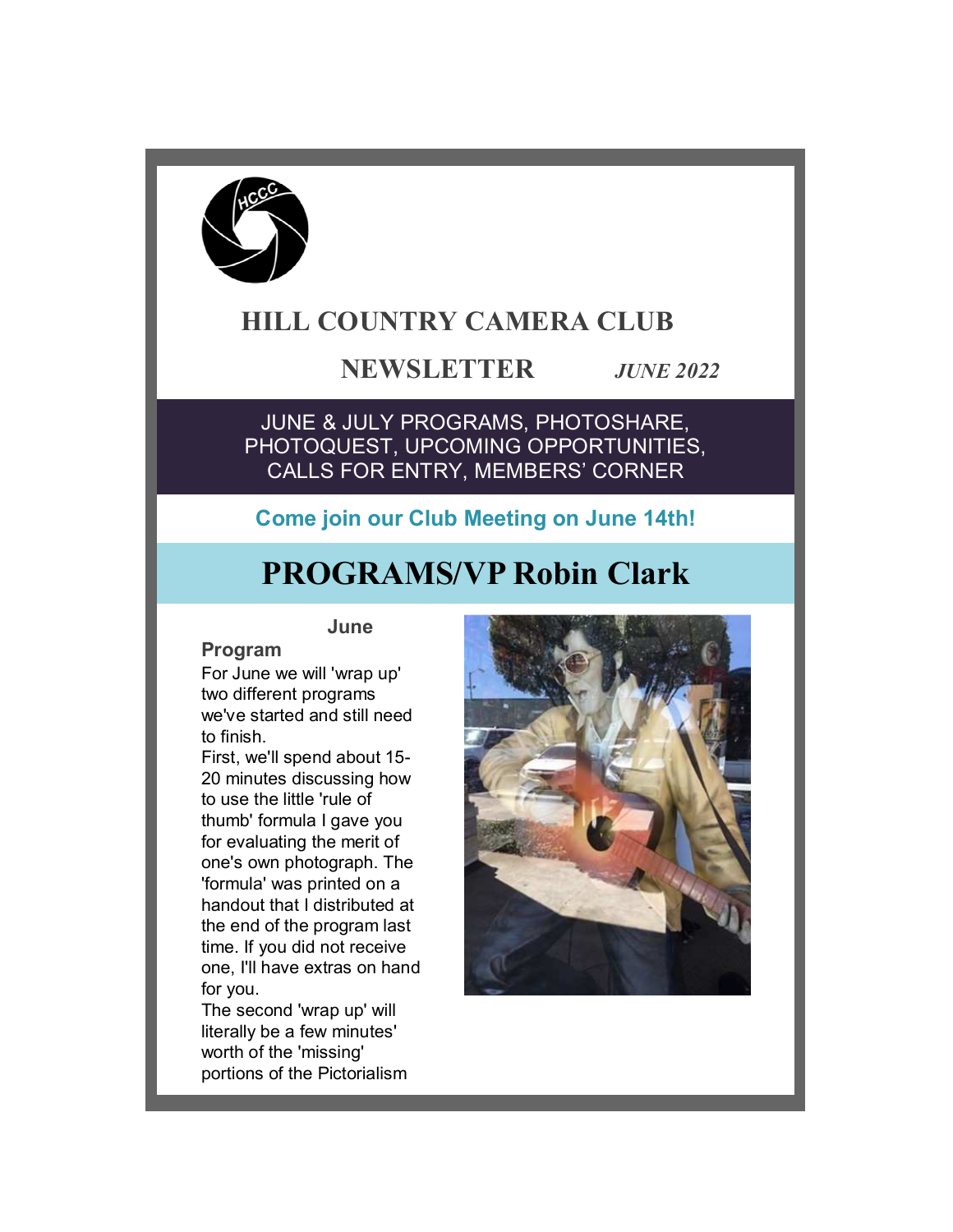program (early photography, Postmodernism, and Deconstructivism).

Elvis on the Loose-Robin Clark

# **July Program**

An exciting, action-based July program will take us on 'safari' with longtime club member and photographer, SJ Derby. Regarding her program, "*Telling the Safari Story*," she says: *"Everyone knows you saw lions, cheetahs, elephants, giraffes, zebras, and hippos, but how do you select the essential shots from the thousands you took and the hundreds you love?"*





# *PhotoQuest 2022 Darlene Smith, Chair*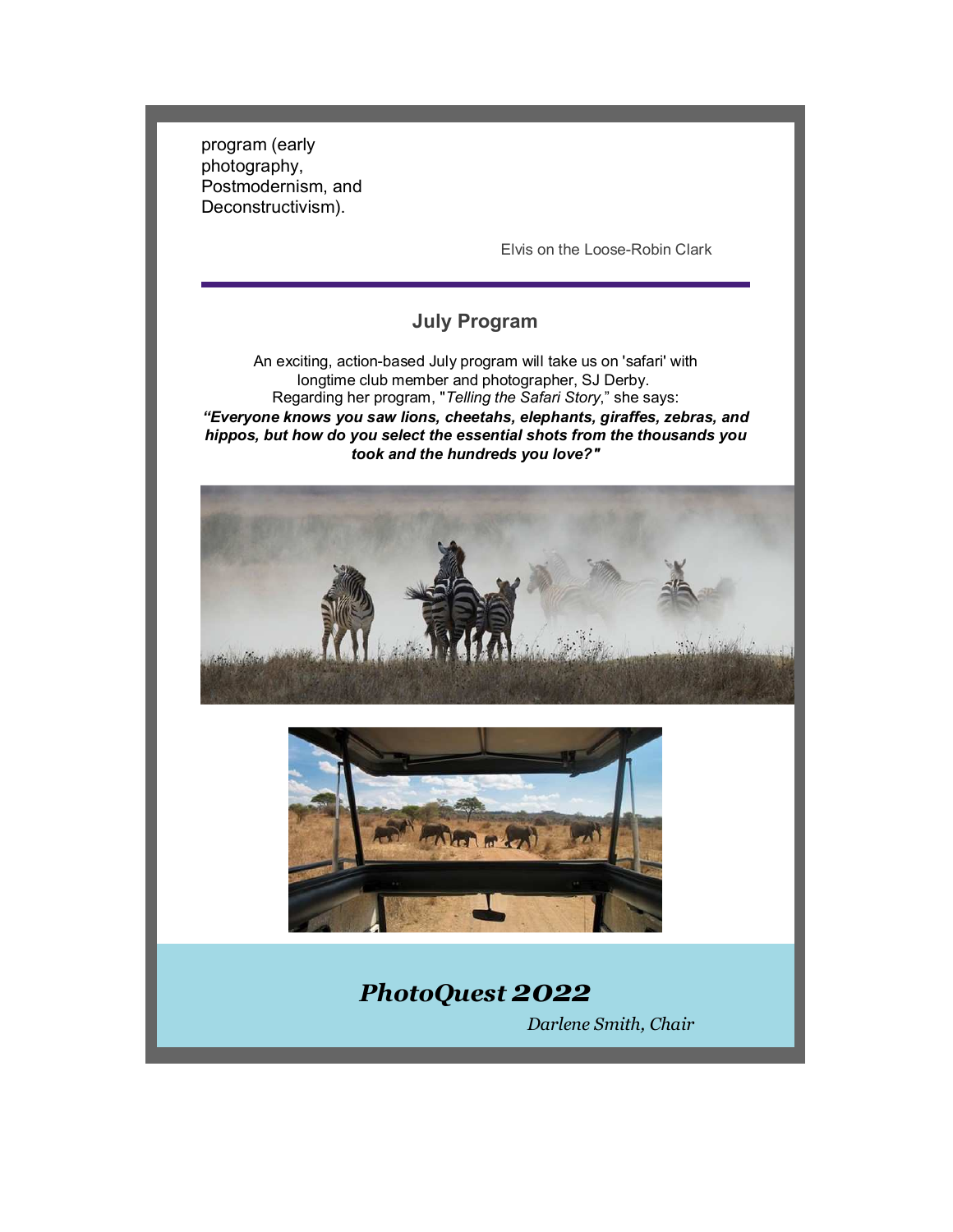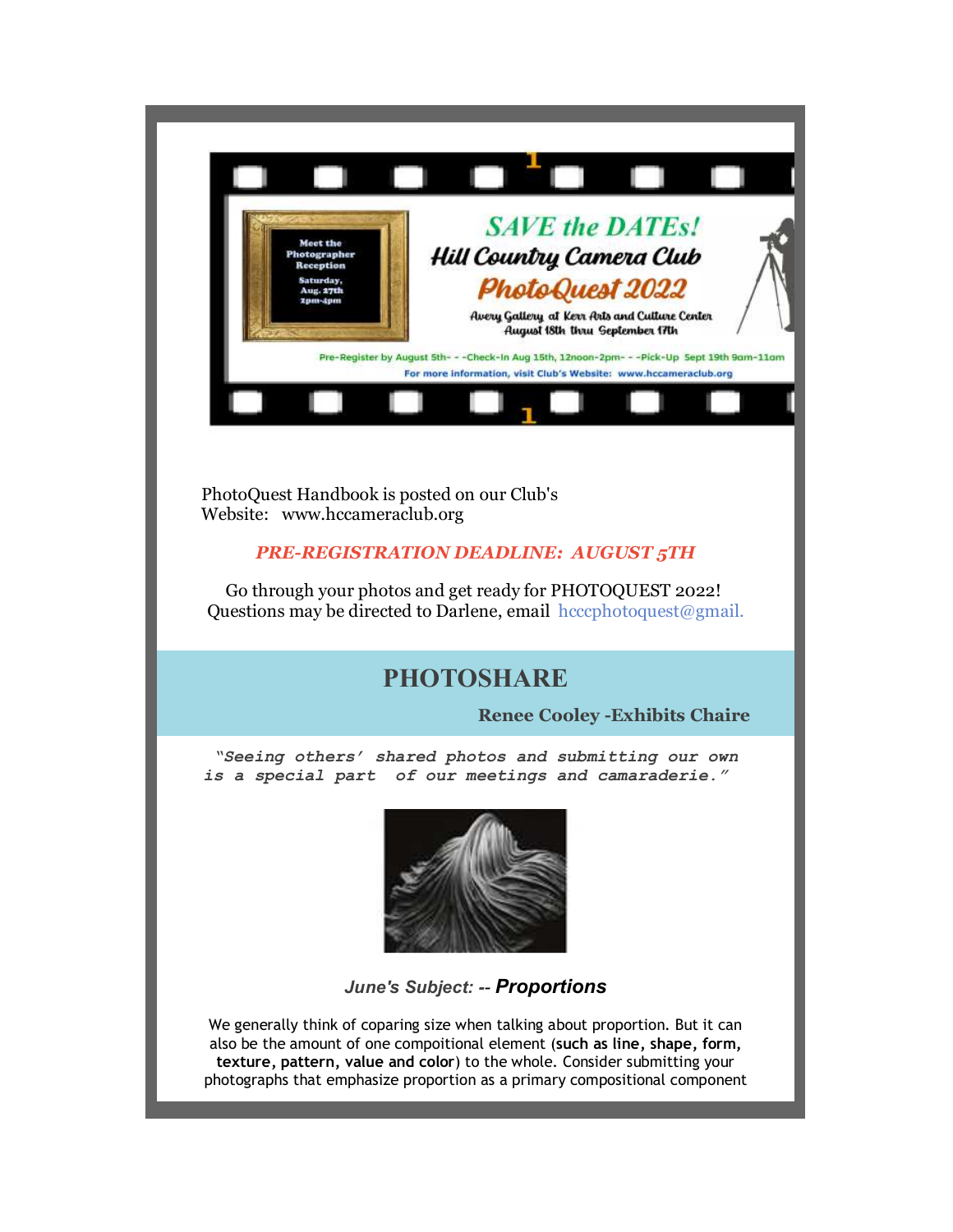in the photograph.





Please rename and number your images: **YourNameProportion1.jpg, YourNameProportion2.jpg YourNameOpen.jpg,**  *For example: JohnSmithProportion1.jpg*

Resize your images to **1500 pixels on the longest side** - *jpg only, no raw*

Attach and email to **reneehccc@yahoo.com** no later than

**Wednesday June 8th** 

\*\*\*\*\*\*\*\*\*\*\*\*\*\*\*\*\*\*\*\*\*\*\*\*\*\*\*\*\*\*\*\*\*\*\*\*\*\*\*\*\*\*\*\*\*\*\*\*\*\*\*\*\*\*\*\*\*\*\*\*\*\*\*\*\*\*\*\*\*\*\*\*\*\*\*\*\*\*\*\*\*\*\*\*\*\*\*\*\*

 **Heads up -- Upcoming subjects**

- **July –** No subject; **OPEN** category only.

- **August –** Subject "*something that makes me laugh"*

# **Calls For Entry/ Opportunities**

*HILL COUNTRY CAMERA CLUB WEBSITE BANNER*

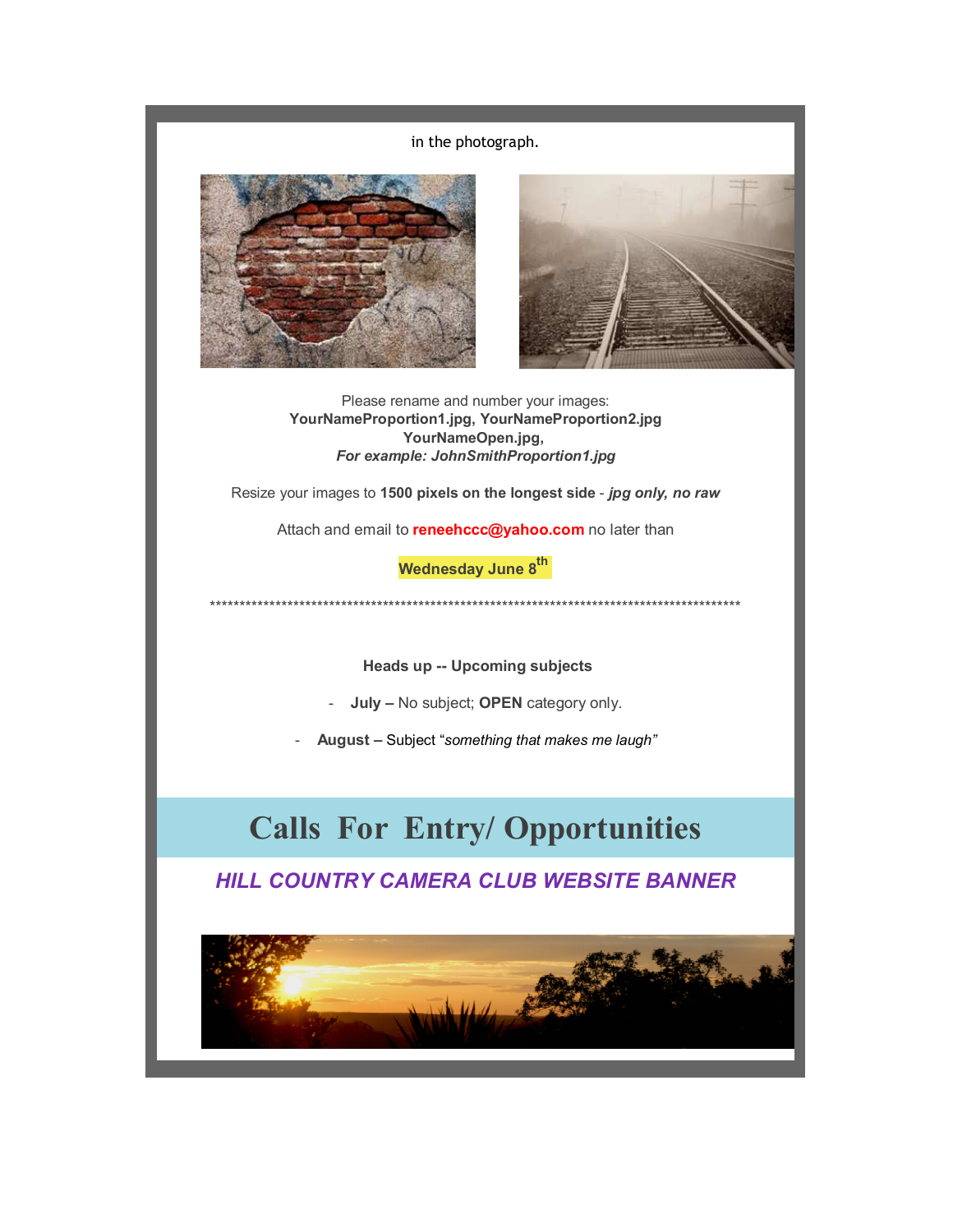# SUBMIT YOUR *ONE BEST IMAGE* OF THE HILL **COUNTRY**

**SELECTED IMAGE TO BE USED AS THE BANNER ON OUR HCCC WEBSITE**

#### **ENTRIES ARE OPEN NOW**

**Please submit an image that is roughly 3 times wider than tall so that it will fit into the panorama format of the website. ex. 960x144. This looks similar to printed 10x30 inch image.**

> **Attach and email to debjphotos@stx.rr.com** *Jpg only, no raw; 3 MB max*

## **SUN CITY PHOTOGRAPHY CLUB PROGRAM PRESENTATION CALL FOR ENTRY**

#### **"IMAGES OF THE HILL COUNTRY"** *\*\*ENTRIES OPEN JULY 15TH\*\**

*Please include Location with entries, if known.* 

See Full Prospectus at website under "Photo Opportunities"

**www.hccameraclub.org**

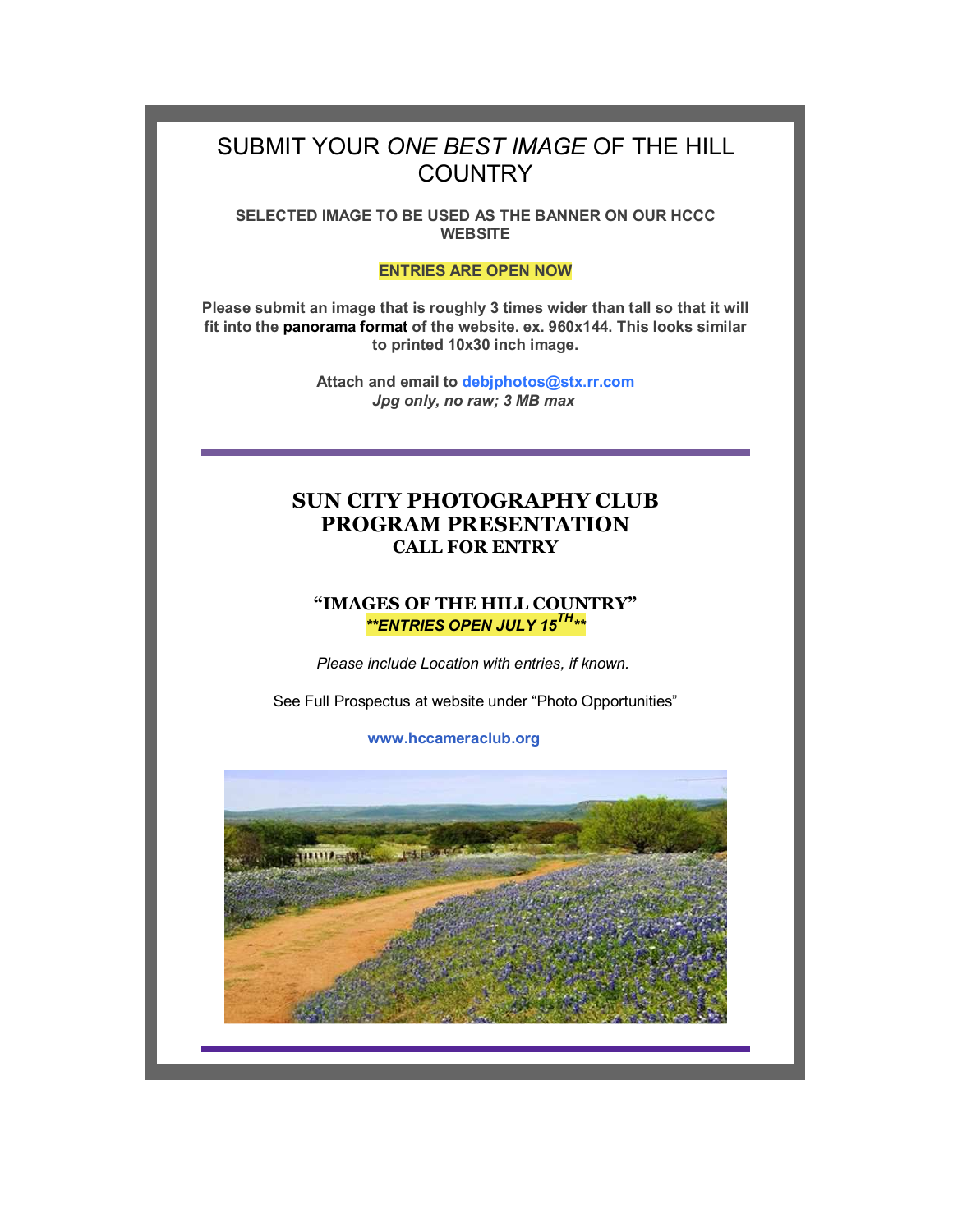# **PHOTOPLACE GALLERY** *"COLOR"* **www.PhotoPlaceGallery.com Deadline for submissions: Jul 18, 2022 Juror**: **Jeff Curto Prints due: Aug 11, 2022** Texas Photographic Society (TPS) is now offering one hour critique sessions to individual members (via Zoom) for approximately \$55. Anyone interested can check it out on the TPS website (**texasphoto.org**). **CANCELLATION** Due to unanticipated circumstances, the Photography Weekend 2022 celebration at Big Bend Museum in Alpine has been canceled. Plans are to reschedule the event for Fall of 2023. *MEMBERS' CORNER*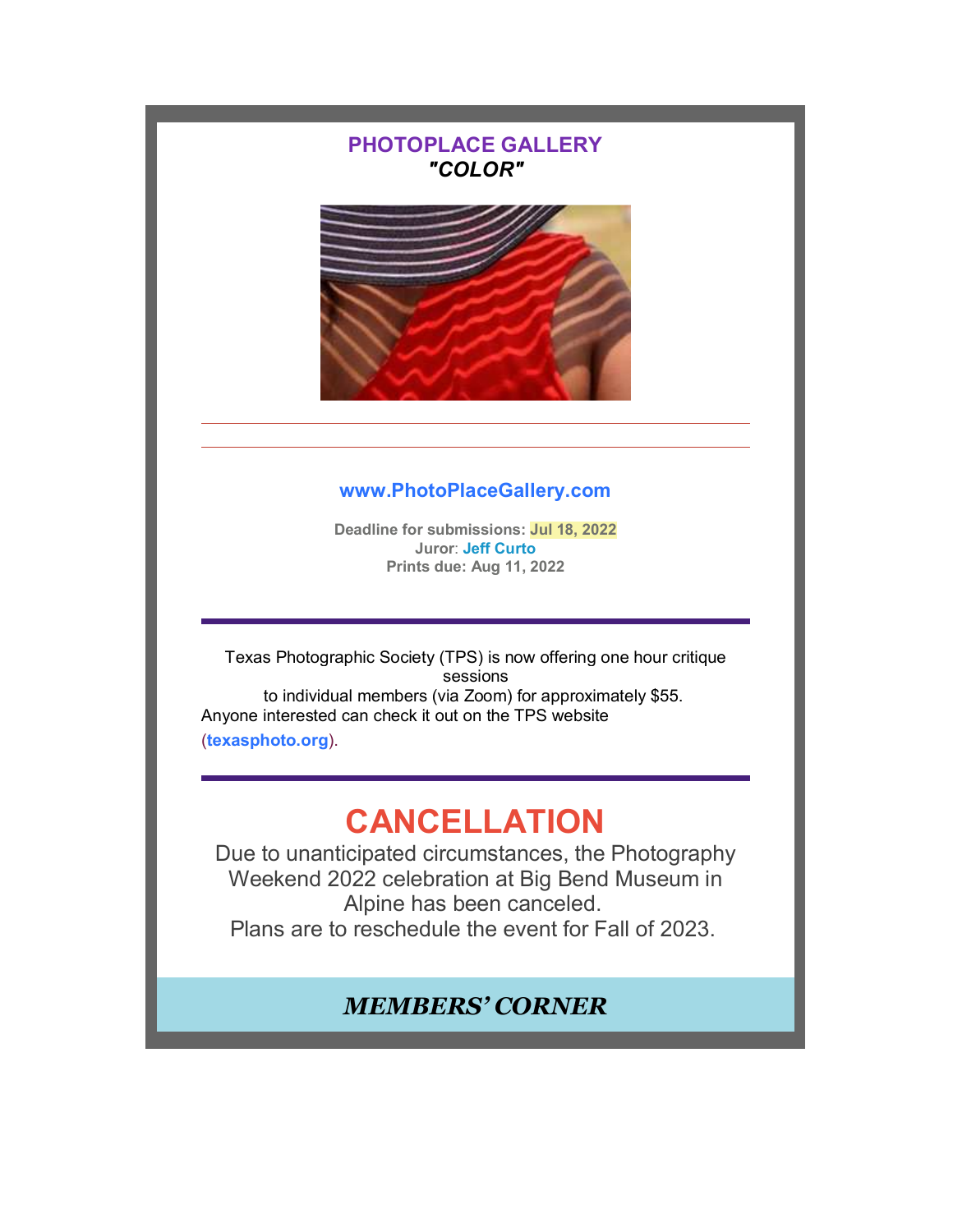# **Cynthia Hurayt**

*"PAQUIME ARCHEOLOGIC AL SITE"*

 *-*Juried into Texas Tech "*Structures"* show





#### **Robin Clark**

*TIN MINE*, Cornwall, UK

 - Juried into the Texas Tech "*Structures*" show

### **Deb Johnson**

*SYDNEY HARBOR SAILING*

- juried into the Texas Tech *"Structures"* show.